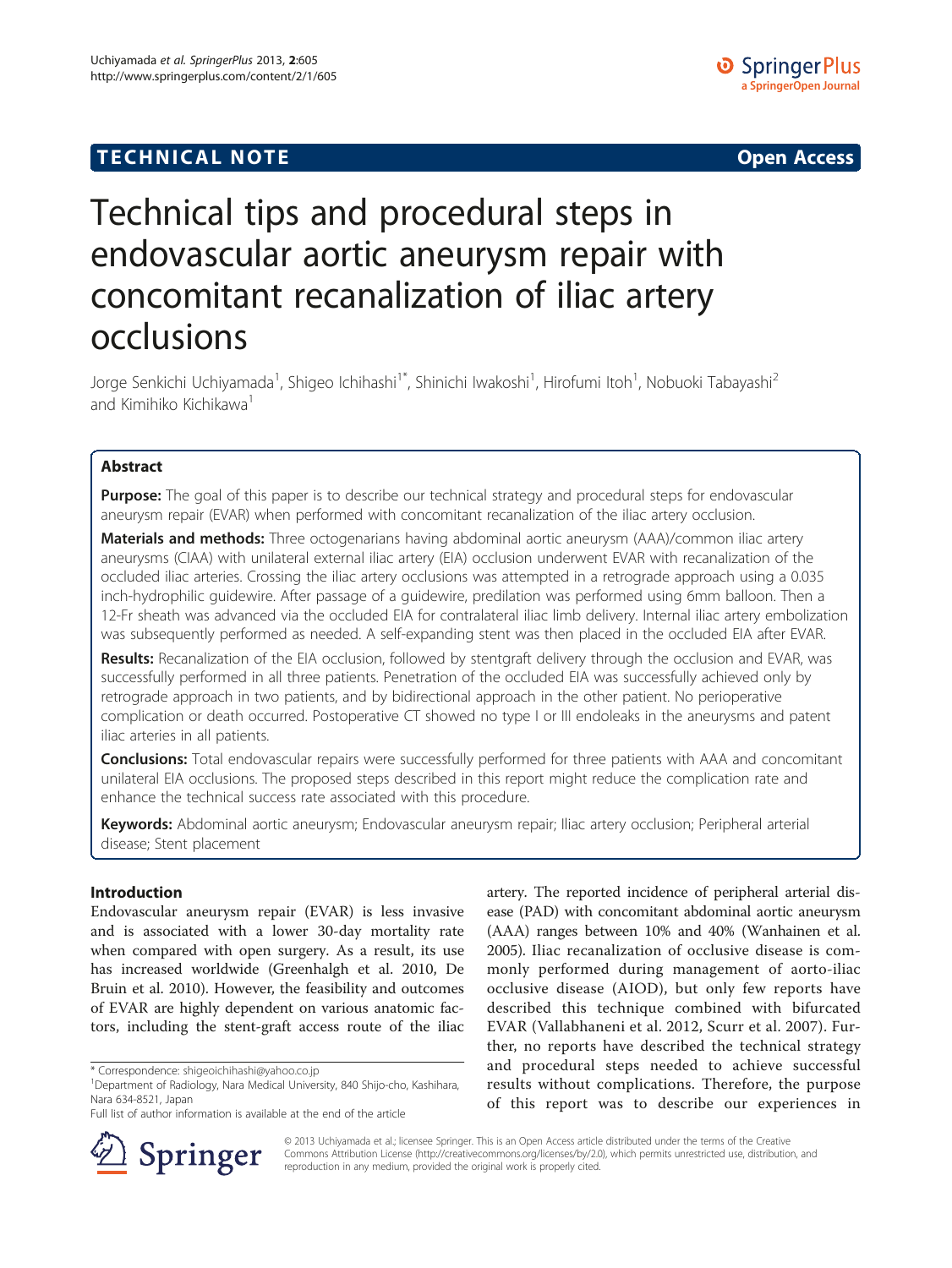<span id="page-1-0"></span>regards to three cases of EVAR after recanalization of occluded iliac arteries, focusing on our technical strategy and procedural steps.

## Materials and methods

EVAR with concomitant recanalization of unilateral external iliac artery (EIA) occlusion was performed in three octogenarians. All patients had AAA, and two patients had concomitant common iliac artery (CIA) aneurysms, one of which was present ipsilateral to the EIA occlusion. All procedures were performed via the bilateral common femoral arteries under local anesthesia with conscious sedation. An Excluder endograft (W. L. Gore and Associates, Flagstaff, AZ, USA) was chosen for its simple maneuver and lowest delivery profile of the contra-lateral leg at the time of procedures. After cut down of the bilateral common femoral arteries, 8-Fr sheaths were inserted into the bilateral common femoral arteries. Passage of the iliac artery occlusions was attempted in a retrograde manner using a 0.035-inch hydrophilic guidewire (Radifocus, Terumo, Tokyo, Japan). When this failed, a bidirectional approach with a 10mm snare kit (Amplatz GooseNeck Snare kit, ev3 Endovascular, Inc. Plymouth, MN, USA) was performed to establish a through and through wire. If recanalization of the occluded iliac artery was successfully achieved, predilation

was performed using a 6mm sized balloon. Then, a 12-Fr sheath (Dryseal sheath, W. L. Gore and Associates, Flagstaff, AZ, USA) was advanced via the occluded iliac artery for delivery of a contralateral iliac limb, which required a lower profile sheath when compared with the 18-Fr sheath of the main body device. Unilateral IIA embolization was thereafter performed in patients who required stent-graft extension to the EIA for treatment of concomitant CIA aneurysms. After deployment of the stent-graft in a routine manner and confirmation of the absence of major endoleaks, a self-expanding E-Luminexx vascular stent (Bard Peripheral Vascular, Inc., Tempe, AZ, USA) was placed in the occluded EIA. This study was performed according to the guidance of Helsinki Declaration. All patients signed an informed consent form regarding procedures.

## Results

Recanalization of the occluded EIA and implantation of the Excluder endograft was successfully performed in all cases. In one patient with concomitant bilateral CIA aneurysms (Case 1), the large leg of an Endurant endograft (ETEW 2828C82E; Medtronic Cardiovascular, Santa Rosa, CA, USA) was deployed in the left CIA to avoid bilateral internal iliac artery (IIA) embolization that could otherwise cause bowel ischemia or buttock claudication. Penetration



Figure 1 An example of the procedural steps. (Case 1), a. Curved multiplanar reconstruction of the CTA showed AAA, bilateral CIAA and right EIA occlusion. **b.** Angiogram showed CTO of the right EIA (dashed line) and right CIAA. c. Lesion was successfully crossed using bidirectional wiring (white arrow head). d. After predilation, a 14-Fr sheath was advanced along the wire (white arrow head). e. Completion angiogram showed residual stenosis at the right EIA despite placement of a self-expanding stent (black arrow head). **f.** Express LD stent was deployed to support the self-expanding stent (white arrow head). g. Successful dilation of the EIA was achieved. AAA: abdominal aortic aneurysm, CIAA: common iliac artery aneurysm, CTO: chronic total occlusion, EIA: external iliac artery.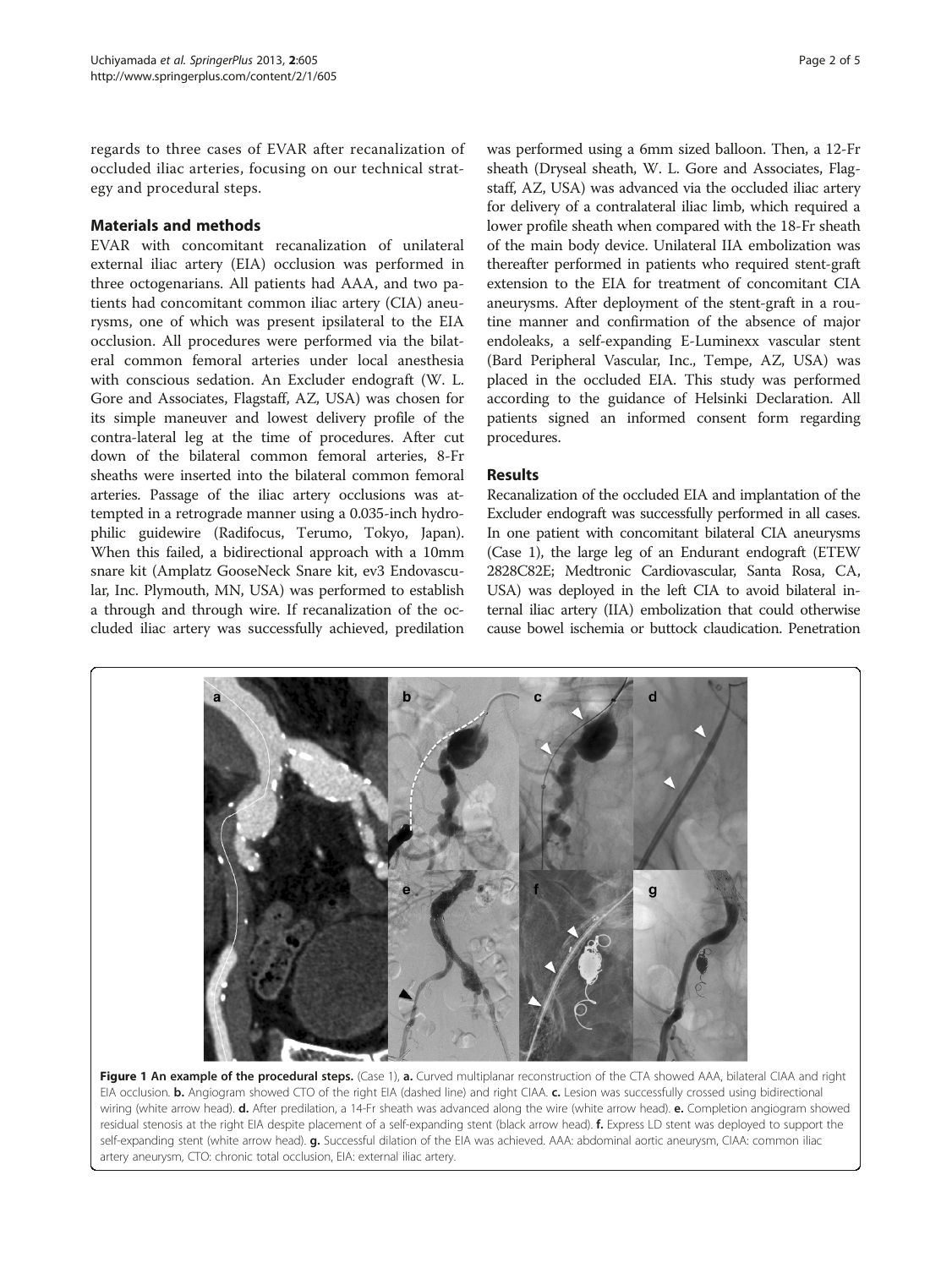of the occluded EIA was successfully achieved only by retrograde approach in two patients. However, in one patient (Case 1), the retrograde guidewire ran through the sub-intimal space and could not get re-entry to the true lumen, and bidirectional approach was subsequently employed. Unilateral IIA embolization was then performed in two patients (Case 1, 3) who required stentgraft extension to the EIA for treatment of concomitant CIA aneurysms. In one case of sub-intimal recanalization (Case 1), insufficient expansion of the E-Luminexx stent was recognized, requiring placement of a balloon-expandable stent Express LD (Boston Scientific Corporation, Natick, MA, USA) in a stent-in-stent manner to support stent dilation (Figure [1\)](#page-1-0). All three patients were returned to the general ward without requiring intensive care, and ambulation was allowed beginning on the next morning. No major adverse event or death occurred. Contrast-enhanced CT was performed 1 week after the procedures, confirming exclusion of the aneurysms and patency of the iliac stent. Perioperative and postoperative parameters are summarized in Table 1.

### Discussion

AAA with concomitant AIOD is not uncommon, and 15.4% of patients were excluded from EVAR because of inadequate access vessel size for stent-graft delivery (Joels et al. [2009\)](#page-3-0). Open surgery is the traditional treatments for patients with aortic aneurysms and AIOD, but compared with endovascular treatment, this strategy is associated with higher rates of perioperative morbidity and mortality in the elderly or obese patients, and is technically challenging on patients with hostile abdomen due to previous open surgery or radiation (Oderich et al. [2012](#page-4-0)). Hybrid strategies using iliac conduits also have been used for endovascular repair of aneurysms in patients with poor vascular access, but conduit construction requires retroperitoneal incision, which is also associated with higher complication rates and longer hospital stay when compared with total endovascular procedures (Lee et al. [2003](#page-3-0)). An alternative strategy is the use of aortouniiliac (AUI) stent-graft repair with crossover femoro-femoral bypass graft, however, compared with bifurcated stent grafts, decreased patency and higher risk of perioperative complications such as femoral graft infections were reported (Clouse et al. [2003\)](#page-3-0).

Recent advancements in medical devices and technical expertise have allowed the performance of total endovascular repair for patients with complex aortoiliac pathologies. Yano et al. ([2001\)](#page-4-0), Hinchliffe et al. ([2007](#page-3-0)), and Peterson and Matsumura ([2008\)](#page-4-0) described the usefulness of ancillary technique such as PTA and endoluminal conduit to facilitate endograft delivery through the stenosed iliac arteries. Regarding AAA with

#### Table 1 Patient characteristics

|                                                        | Case 1                              | Case 2                          | Case 3                              |
|--------------------------------------------------------|-------------------------------------|---------------------------------|-------------------------------------|
| Gender                                                 | Male                                | Male                            | Male                                |
| Age                                                    | 86 years old                        | 92 years old                    | 84 years old                        |
| Comorbidity                                            | Alzheimer                           | Hypertension                    | Hypertension,<br>CKD, CVD           |
| Aneurysm diameter                                      | AAA 53 mm                           | AAA 56 mm                       | AAA 36 mm                           |
|                                                        | R-CIAA 25mm                         | L-IIAA 26 mm                    | R-CIAA 56 mm                        |
|                                                        | L-CIAA 25mm                         |                                 |                                     |
| Occluded EIA                                           |                                     |                                 |                                     |
| -Side                                                  | R                                   | R                               | L                                   |
| -Length/Diameter                                       | 85 mm/8 mm                          | 75 mm/9 mm                      | $6 \text{ mm}/7 \text{ mm}$         |
| Recanalization                                         | Bidirectional                       | Retrograde                      | Retrograde                          |
| IIA embolization                                       | R                                   |                                 | R                                   |
| Landing site $(R/L)$                                   | EIA/ CIA                            | CIA/CIA                         | EIA/ CIA                            |
| Device size                                            | Mainbody:<br>28.5mm/<br>12mm/12cm   | Mainbody:<br>26mm/<br>12mm/14cm | Mainbody:22mm/<br>12mm/18cm         |
|                                                        | Rt leg: 12mm/<br>14cm,              | Rt leg:<br>14.5mm/<br>14cm,     | Rt leg: 12mm/<br>10cm, 10mm/<br>7cm |
|                                                        | Lt leg<br>(Endurant):<br>28mm/9.3cm | Lt leg: 18mm/<br>11.5cm         | Lt leg: 18mm/<br>135cm              |
| Complication                                           |                                     |                                 |                                     |
| -During EVAR                                           | No                                  | No                              | Νo                                  |
| -Follow-up (CT/MR)                                     | Type II<br>Fndoleak                 | Type II<br>Endoleak             | Type II Endoleak                    |
| ABI at occluded ilac<br>site                           |                                     |                                 |                                     |
| pre/post-<br>treatment                                 | 0.5/0.93                            | 0.72/0.91                       | 0.62/0.61                           |
| Rutherford<br>classification at<br>occluded iliac site |                                     |                                 |                                     |
| Pre/post-treatment 2/0                                 |                                     | 2/ O                            | 0/0                                 |
| Aneurysm diameter                                      | AAA 47 mm                           | AAA 52 mm                       | ΝA                                  |
| (after 6 months)                                       | R-CIAA 23mm                         | L-IIAA 27 mm                    |                                     |
|                                                        | L-CIAA 25mm                         |                                 |                                     |

ABI; ankle-brachial index, CIAA; common iliac artery aneurysm, CKD; chronic kidney disease; CVD; cerebro vascular disease, EIA; external iliac artery aneurysm, EVAR; endovascular aneurysm repair, IIAA; internal iliac artery aneurysms, L; left, NA; not available, R; right.

iliac artery occlusions, Vallabhaneni et al. ([2012](#page-4-0)) reported a technical success rate of 93.3% when using endovascular recanalization. Our present report also describes successful performance of EVAR after recanalization of occluded iliac arteries without major complication in all three octogenarian patients. Recanalization of the occluded iliac artery and use of a bifurcated device allows restoration of arterial flow with low risk of infection and a high rate of patency.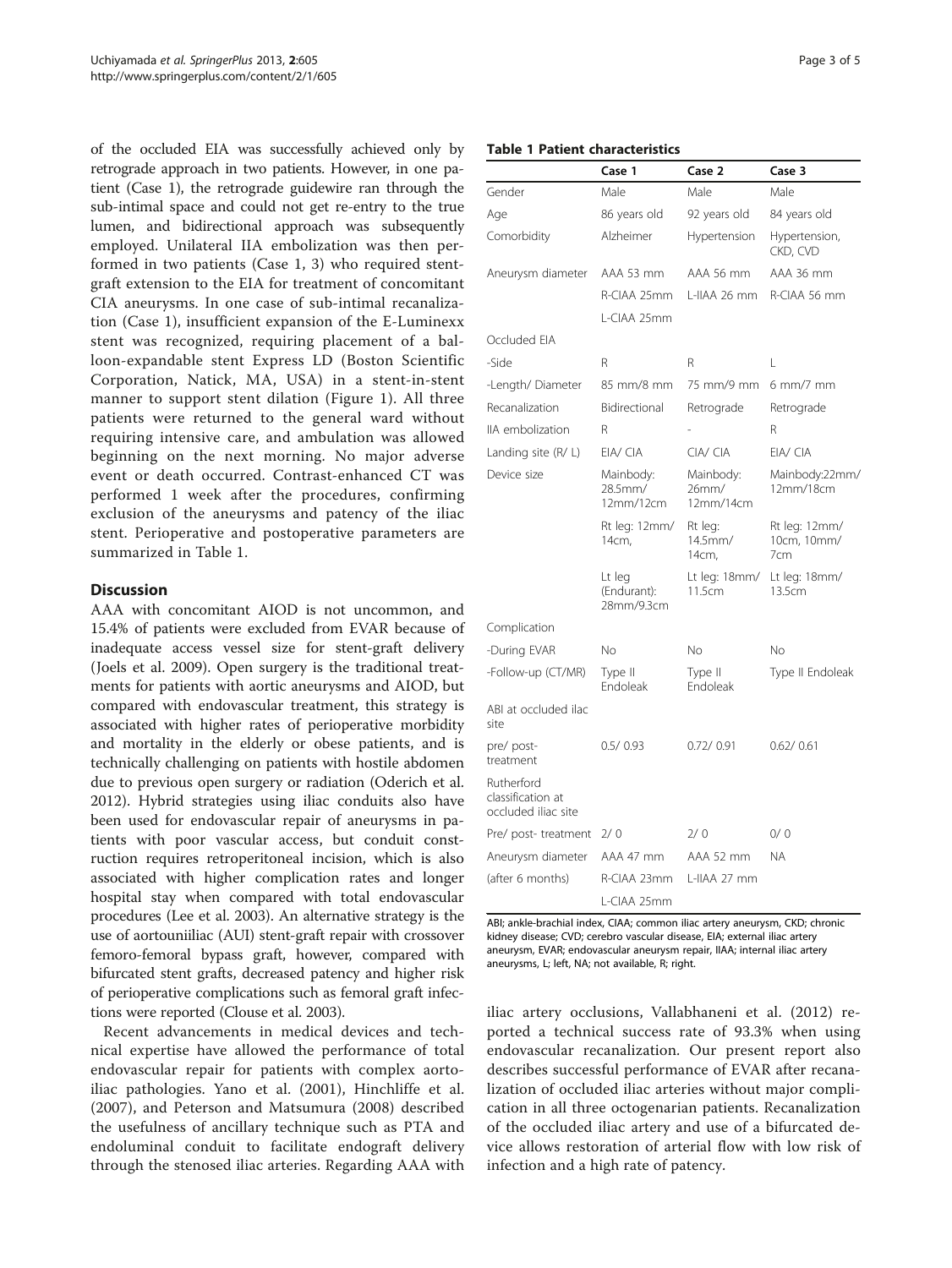<span id="page-3-0"></span>The ability to perform this procedure depends on recanalization of the occluded artery and the ability to advance the delivery sheath. We successfully crossed the lesion using a 0.035-inch guidewire in two patients using a retrograde approach and in one patient using bidirectional wiring from the ipsilateral and contralateral iliac arteries. Previous reports regarding primary stent placement for iliac artery occlusive disease showed a high rate of technical success for crossing the iliac artery occlusions when using bidirectional approach (Ichihashi et al. 2011). In the case of the EIA occlusion coexisting the CIA aneurysm ipsilaterally like Case 1 (Figure [1](#page-1-0)), there could be a risk of aneurysm wall perforated by the guidewire when the guidewire run through the subintimal space of the aneurysm wall, which could be fragile compared to the wall of the non-aneurysmal part. Careful handling of the guidewire is required. When the guidewire from the retrograde approach can not re-enter into the true lumen, using re-entry device could be one option for avoiding the excessive manipulation in the subintimal lumen of the aneurysms. To date re-entry devices are not available in Japan.

We performed predilation of the occluded iliac artery using 6mm balloons, because outer diameter of the 12F sheath is around 5mm. Overdilation of iliac arteries could increase the risk of arterial rupture, especially in the case of diffuse calcified iliac arteries. In this regard, it is reasonable to choose the occluded iliac side as a pathway for the contralateral limb. If severe calcification is identified by CT preoperatively, internal endoconduit using stentgraft followed by non-compliant balloon dilation could be useful for avoiding arterial ruptures (Hinchliffe et al. 2007, and Peterson and Matsumura [2008](#page-4-0)). However this technique may require the coverage of origin of the internal iliac artery, which could cause the spinal cord ischemia in the patient treated for concomitant thoracic or thoracoabdominal aneurysms. In such cases, open surgical endoconduit could decrease the risk by preservation or reconstruction of the internal iliac artery (Oderich et al. [2012](#page-4-0)).

IIA embolization was performed after the successful advancement of a sheath through the occluded iliac artery. If IIA embolization (especially at the same side of the occluded EIA) was performed before recanalization of the occluded artery, blood flow to the lower extremity via pelvic collateral channels might be profoundly decreased for a prolonged time, resulting in severe ischemia and muscle necrosis, because we could not predict the required time for penetration of the occlusion in contrast to the stenosis.

Stent placement for an occluded artery was routinely performed after EVAR in the present cases. Previous studies suggested that primary stenting produced a better patency rate when compared with balloon angioplasty with provisional stenting when used for iliac artery occlusion (Ichihashi et al. 2011). Stent placement in the iliac artery prior to EVAR may interfere the passage of the sheath or touch-up balloon. Lam et al. (2008) described a case of migrated self-expanding stent after endograft passage. Whether complications during the stentgraft delivery, such as stent migration or stent collapse occur or not depends on the degree of the expansion of the stent itself. If the stent expands insufficiently due to the arterial recoil or calcification, the risk of complications could become higher. Except when using the technique of internal endoconduit, we believe the stent placement should be performed after EVAR to lower the complication risk.

In conclusion, totally endovascular repair was successfully performed for three patients with AAA and concomitant unilateral EIA occlusions. The proposed steps described in this report might reduce the complication rate and enhance the technical success rate associated with this procedure.

#### Competing interests

The authors declare that they have no competing interests.

#### Authors' contributions

All authors have made substantial contributions to revise the manuscript critically for important intellectual content and have given their final approval of the version to be published.

#### Author details

<sup>1</sup>Department of Radiology, Nara Medical University, 840 Shijo-cho, Kashihara, Nara 634-8521, Japan. <sup>2</sup>Department of Thoracic and Cardiovascular Surgery Nara Medical University, 840 Shijo-cho, Kashihara, Nara 634-8521, Japan.

#### Received: 17 October 2013 Accepted: 9 November 2013 Published: 13 November 2013

#### References

- Clouse WD, Brewster DC, Marone LK, Cambria RP, LaMuraglia GM, Watkins MT et al (2003) Durability of aortouniiliac endografting with femorofemoral crossover: 4-year experience in the EVT/Guidant trials. J Vasc Surg 37:1143–1149
- De Bruin JL, Baas AF, Buth J, Prinssen M, Verhoeven EL, Cuypers PW et al (2010) Long-term outcome of open or endovascular repair of abdominal aortic aneurysm. N Engl J Med 362:1881–1889
- Greenhalgh RM, Brown LC, Powell JT, Thompson SG, Epstein D, Sculpher MJ (2010) Endovascular versus open repair of abdominal aortic aneurysm. N Engl J Med 362:1863–1871
- Hinchliffe RJ, Ivancev K, Sonesson B, Malina M (2007) "Paving and cracking": an endovascular technique to facilitate the introduction of aortic stent-grafts through stenosed iliac arteries. J Endovasc Ther 14:630–633
- Ichihashi S, Higashiura W, Itoh H, Sakaguchi S, Nishimine K, Kichikawa K (2011) Long-term outcomes for systematic primary stent placement in complex iliac artery occlusive disease classified according to Trans-Atlantic Inter-Society Consensus (TASC)-II. J Vasc Surg 53:992–999
- Joels CS, Langan EM, Daley CA, Kalbaugh CA, Cass AL, Cull DL et al (2009) Changing indications and outcomes for open abdominal aortic aneurysm repair since the advent of endovascular repair. Am Surg 75:665–669
- Lam RC, Rhee SJ, Morrissey NJ, McKinsey JF, Faries PL, Kent KC (2008) Minimally invasive retrieval of a dislodged Wallstent endoprosthesis after an endovascular abdominal aortic aneurysm repair. J Vasc Surg 47:450–453
- Lee WA, Berceli SA, Huber TS, Ozaki CK, Flynn TC, Seeger JM (2003) Morbidity with retroperitoneal procedures during endovascular abdominal aortic aneurysm repair. J Vasc Surg 38:459–463